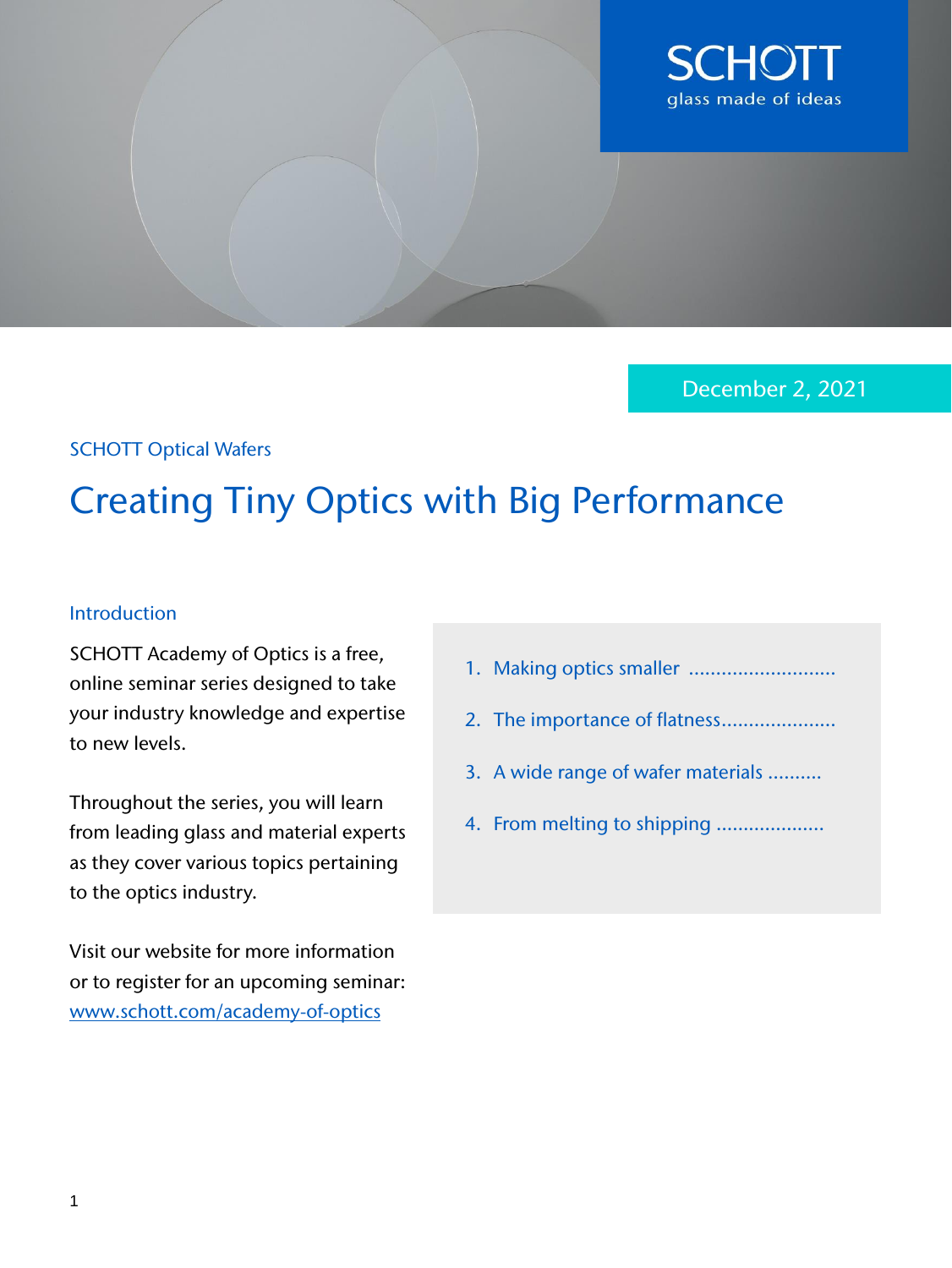For consumer electronics such as smart phones and augmented reality glasses, size and weight matter a great deal. This is driving a trend toward smaller, lighter optics, which are often made using wafer-based processes. SCHOTT offers a broad portfolio of glass substrates and wafers to meet the needs of this market while also having the proven global manufacturing capabilities for producing high quality wafers at the high volumes required for consumer applications.

# 1. Making optics smaller

Most tasks traditionally achieved with bulk optics can now be performed with miniature optics that measure in the nano- or micro-meter range. Because these tiny optics are made on very flat, thin substrates, they take up significantly less space, use less material and cost much less than traditional optical components. Nano and microoptics are made on large wafers using well-known manufacturing techniques from the semiconductor industry. Fabrication techniques such as nanoimprint lithography, e-beam lithography and reactive ion etching can be used to make thousands of optical components on a single wafer.

Today, miniaturized optical components are used in many devices. For example, arrays of microlenses are used in projectors to collimate several light sources. Optics based on nanostructured surfaces called diffractive optical elements are used for facial recognition in many smartphones. Also, tiny, lightweight waveguides are being used to make augmented reality devices less cumbersome.

# 2. The importance of flatness

When creating optics using wafer-based fabrication methods, the flatness of the wafer is important. For the waveguides that transfer images in augmented reality devices, flatness is important for creating a crisp image. Wafers that are not completely flat can create a wedged-shaped waveguide that causes the light reflections inside to be uneven and changes the angle of the light leaving the waveguide. This reduces the modulation transfer function and degrades image quality. The effect is intensified if multiple wafers are stacked together. Thanks to their flatness, SCHOTT's wafers can be used to create waveguides that produce high quality images with an excellent field of view.

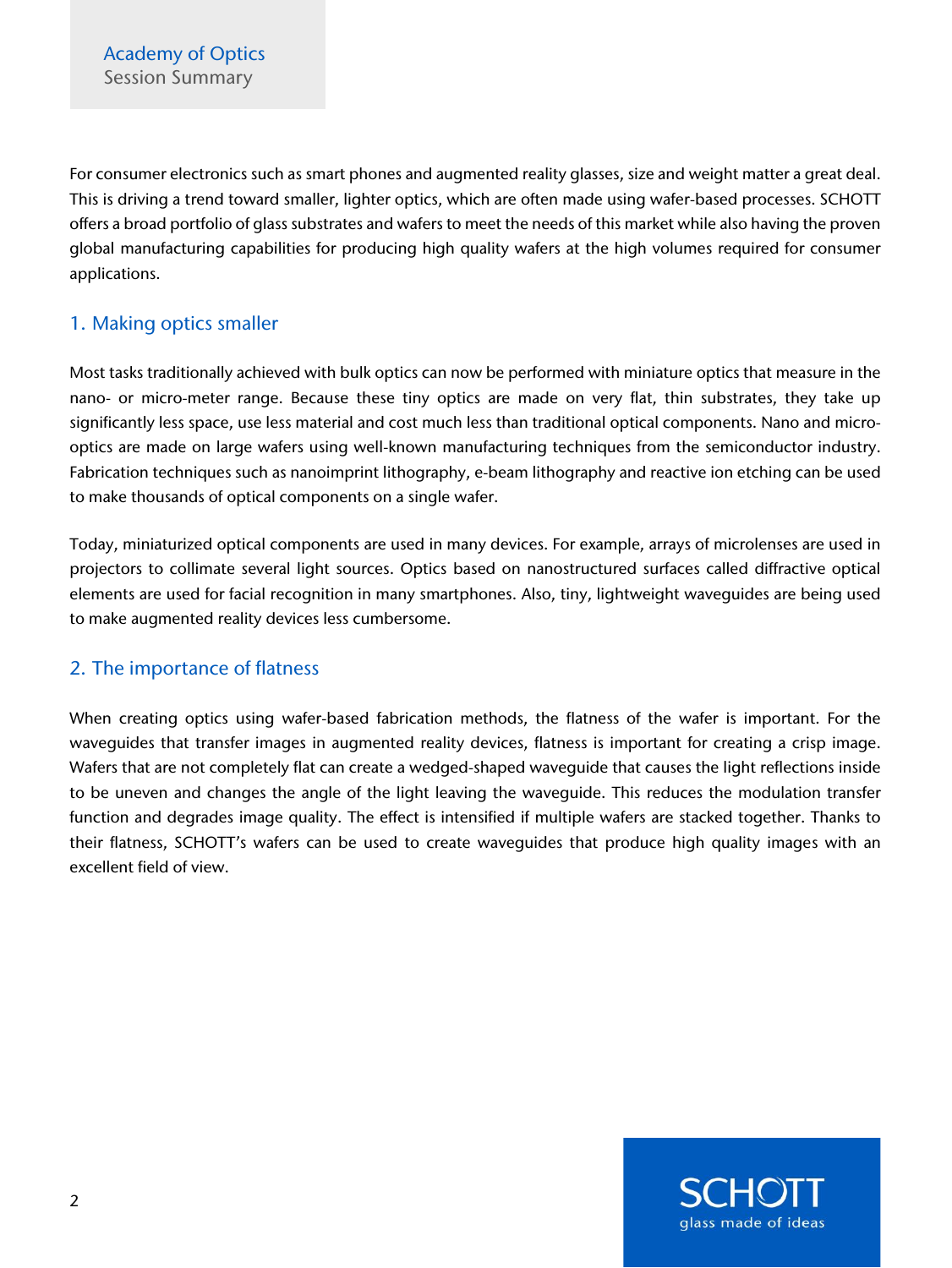

*Figure 1: The (local) wedge directly impacts imaging quality. The effect is intensified by stacking of multiple (local) wedges in multilayer designs.*

Wafer flatness is also a key factor in preventing distortion when miniature optics are fabricated using lithographybased processes. Because the light beams used for fabrication have a limited depth of field, wafers that are not perfectly flat will produce aberrations. SCHOTT's ultra-flat wafers ensure that a sharp lithography image is formed, reducing the need for corrections during fabrication and increasing yield.

#### 3. A wide range of wafer materials

SCHOTT offers a wide variety of wafer materials with the flatness required for precise lithography on a wafer substrate. These wafers also feature tight geometric tolerances, which help produce optics that are efficient and reliable, even when used in challenging environments. Wafers made of optical and technical glasses as well as a multitude of other materials is available.

Technical glasses are cast as large sheets directly from the melting tank. These glasses are often selected because of their coefficient of thermal expansion (CTE), which can be matched to silicon. They are also very robust and can be manufactured cost effectively. If the total thickness variation (TTV) requirement is in the low microns, the glass can be cut to size and delivered as is. Polishing can be used to achieve lower TTVs. SCHOTT's technical glasses such as BF33, D263 and AF32 have been standard in the nanoimprint lithography for many years. More recently, we have unlocked a new level of precision by offering technical glasses with a high geometry grade. These new glasses combine a lower refractive index with high precision and high TTV.

Optical glasses are made by hot forming glass that comes directly from the tank. This glass is typically cut to pieces and delivered as a strip that is then processed with a chemo-mechanical polishing process down to tenths of microns TTV. Optical glasses are typically selected when there is a need for a high refractive index or Abbe number. They also exhibit excellent transmission in the visible range. SCHOTT has more than 120 optical glasses and five types of ultra-thin glasses. We offer optical glasses with refractive indices up to 1.9 or sometimes even higher.